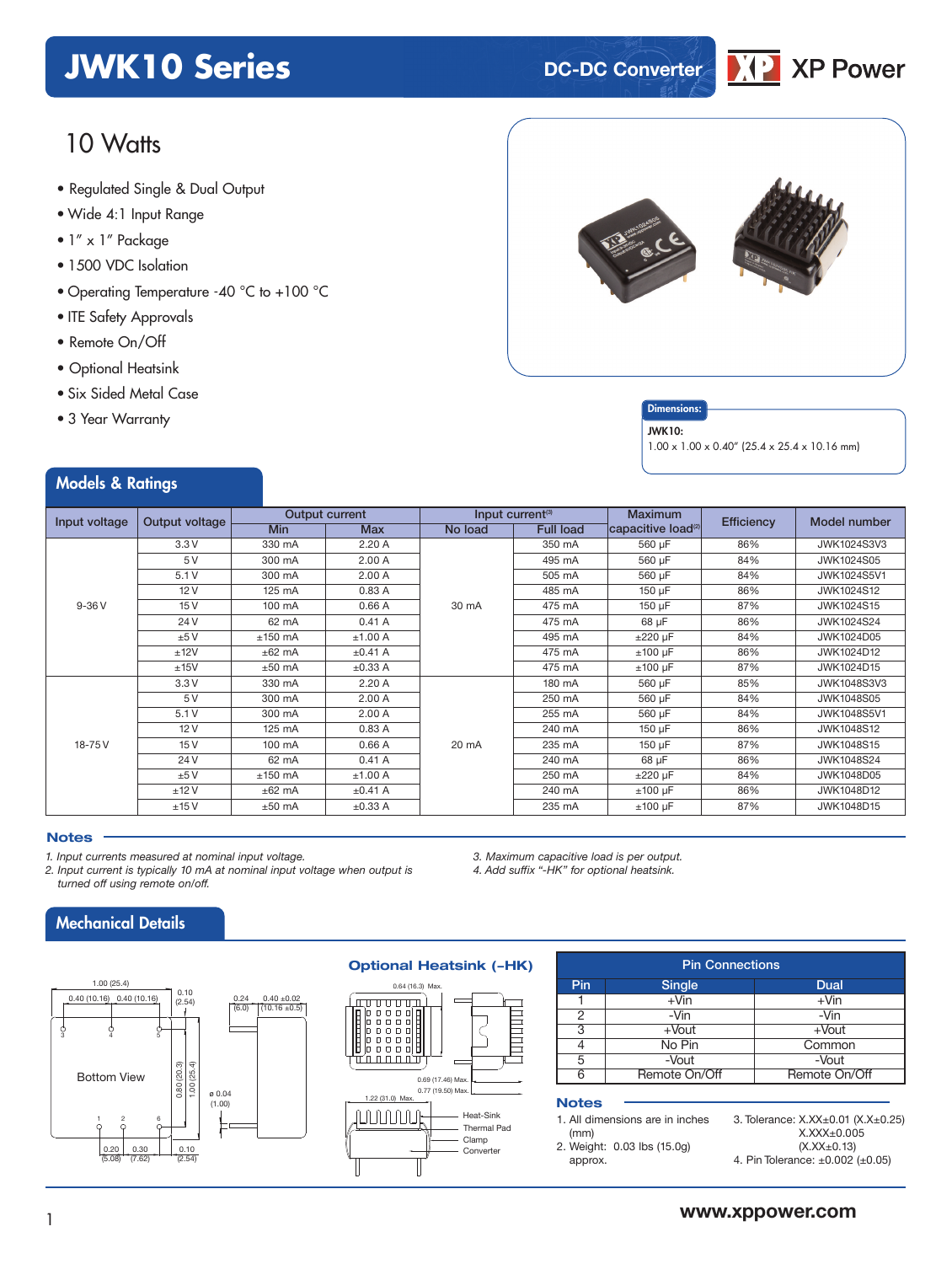# **JWK10 Series**



| <b>Input</b>         |                                                                                              |                |         |              |                               |  |  |
|----------------------|----------------------------------------------------------------------------------------------|----------------|---------|--------------|-------------------------------|--|--|
| Characteristic       | <b>Minimum</b>                                                                               | <b>Typical</b> | Maximum | <b>Units</b> | <b>Notes &amp; Conditions</b> |  |  |
| Input Voltage Range  | 9.0                                                                                          |                | 36      | <b>VDC</b>   | 24 V nominal                  |  |  |
|                      | 18.0                                                                                         |                | 75      | <b>VDC</b>   | 48 V nominal                  |  |  |
| Input Filter         | Internal Pi type                                                                             |                |         |              |                               |  |  |
| Input Surge          |                                                                                              |                | 50      | VDC for 1 s  | 24 V models                   |  |  |
|                      |                                                                                              |                | 100     |              | 48 V models                   |  |  |
| Undervoltage Lockout | ON at >8.5 V, OFF at <9 V                                                                    |                |         | 24 V models  |                               |  |  |
|                      | ON at >18 V, OFF at <17 V                                                                    |                |         | 48 V models  |                               |  |  |
| Remote On/Off        | ON: Logic high (2.5-50 V) or open circuit<br>OFF: Logic low (<1.0 V) or short pin 2 to pin 6 |                |         |              |                               |  |  |

| Output                          |                |                |                     |                |                                                                                                  |
|---------------------------------|----------------|----------------|---------------------|----------------|--------------------------------------------------------------------------------------------------|
| Characteristic                  | <b>Minimum</b> | <b>Typical</b> | Maximum             | <b>Units</b>   | <b>Notes &amp; Conditions</b>                                                                    |
| Output Voltage                  | 3.3            |                | 30                  | <b>VDC</b>     | See Models and Ratings table                                                                     |
| Initial Set Accuracy            |                |                | ±2.0                | $\frac{0}{0}$  | At full load                                                                                     |
| Output Voltage Balance          |                | ±1.0           | ±2.0                | %              | For dual output with balanced laods                                                              |
| Minimum Load                    |                |                |                     | $\overline{A}$ | No minimum load required                                                                         |
| Line Regulation                 |                |                | ±1.0                | $\frac{0}{0}$  | From minimum to maximum input at full load                                                       |
| Load Regulation                 |                |                | $\pm 0.5 / \pm 1.0$ | $\frac{0}{6}$  | Single / Dual output, from 0 to full load                                                        |
| <b>Cross Regulation</b>         |                |                | ±5.0                | $\frac{0}{0}$  | On dual output models when one load is varied between<br>25% and 100% and other is fixed at 100% |
| <b>Transient Response</b>       |                | 3              | 6                   | % deviation    | Recovery within 1% in less than 600 us for a 25% load<br>change.                                 |
| Ripple & Noise                  |                | 100            |                     | mV pk-pk       | 20 MHz bandwidth. Measured using 0.47 µF ceramic<br>capacitor.                                   |
| <b>Overload Protection</b>      |                | 150            |                     | %              |                                                                                                  |
| <b>Short Circuit Protection</b> |                |                |                     |                | Continuous Trip & Restart (Hiccup mode), with auto recovery                                      |
| Maximum Capacitive Load         |                |                |                     |                | See Models and Ratings table                                                                     |
| <b>Temperature Coefficient</b>  |                |                | 0.02                | $%$ /°C        |                                                                                                  |

## **General**

| Characteristic               | <b>Minimum</b>  | <b>Typical</b> | <b>Maximum</b> | <b>Units</b>      | <b>Notes &amp; Conditions</b> |
|------------------------------|-----------------|----------------|----------------|-------------------|-------------------------------|
| Efficiency                   |                 | 86             |                | %                 | See Models and Ratings table  |
| Isolation: Input to Output   | 1500/1800       |                |                | <b>VDC</b>        | 60 s/1 s                      |
| <b>Isolation Resistance</b>  | 10 <sup>9</sup> |                |                | Ω                 | At 500 VDC                    |
| <b>Isolation Capacitance</b> |                 |                | 1500           | pF                |                               |
| <b>Switching Frequency</b>   |                 | 450            |                | kHz               |                               |
| Power Density                |                 |                | 50.8           | W/in <sup>3</sup> |                               |
| Mean Time Between Failure    |                 | 350            |                | kHrs              | MIL-HDBK-217F, +25 °C GB      |
| Weight                       |                 | 0.03(15.0)     |                | Ib(g)             |                               |

## **Environmental**

| Characteristic        | <b>Minimum</b> | <b>Typical</b> | <b>Maximum</b> | <b>Units</b> | <b>Notes &amp; Conditions</b> |
|-----------------------|----------------|----------------|----------------|--------------|-------------------------------|
| Operating Temperature | $-40$          |                | $+100$         | °C           | See Derating Curve.           |
| Storage Temperature   | $-50$          |                | $+125$         | °C           |                               |
| Case Temperature      |                |                | $+100$         | °C           |                               |
| Humidity              |                |                | 95             | %RH          | Non-condensing                |
| Cooling               |                |                |                |              | Natural convection            |